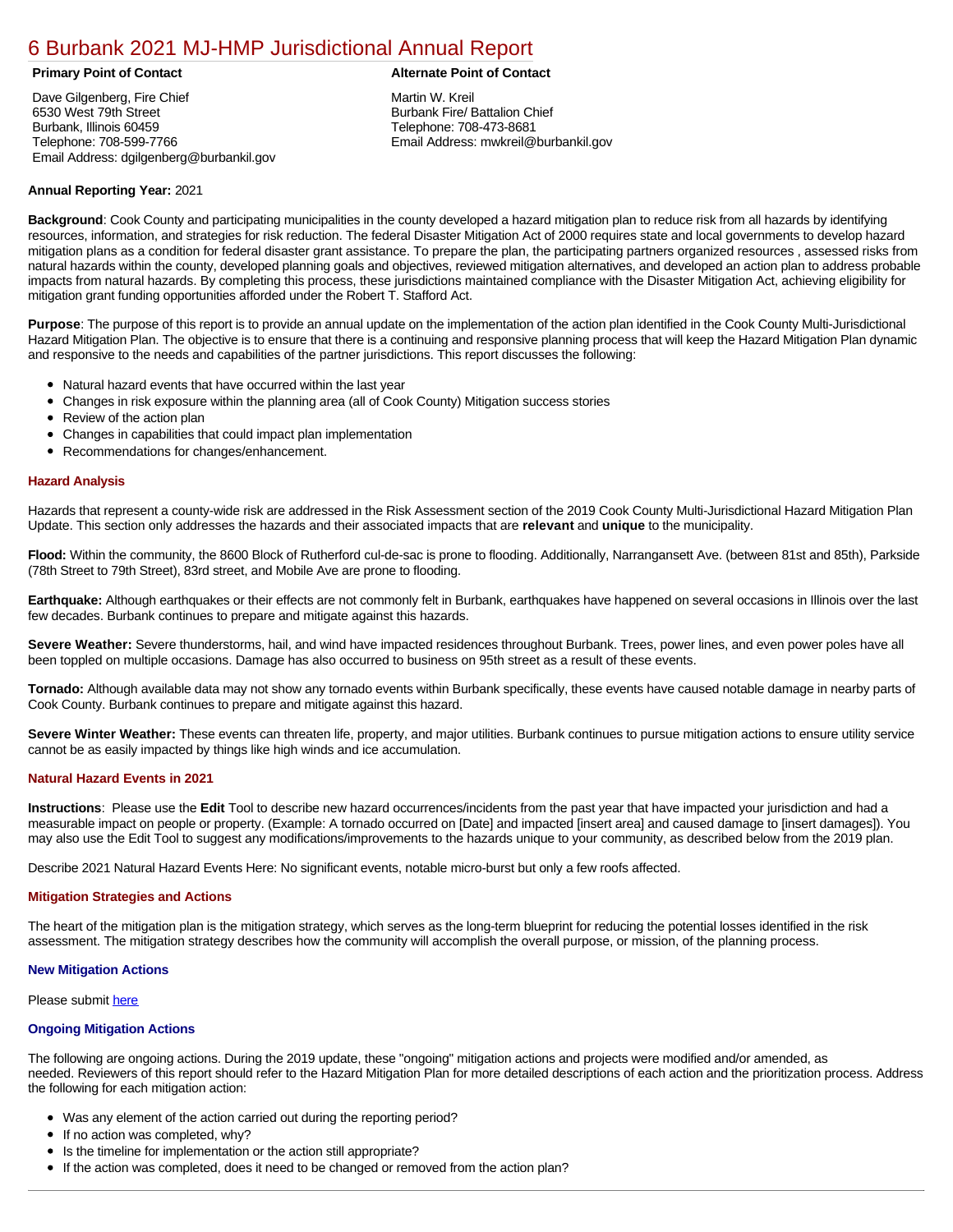| TABLE: HAZARD MITIGATION ACTION PLAN MATRIX                                                                                                                                                                                                                                                                                                                                         |             |             |                                                                                  |                                                                                                       |                                                       |                          |                                    |                                                            |  |  |  |  |
|-------------------------------------------------------------------------------------------------------------------------------------------------------------------------------------------------------------------------------------------------------------------------------------------------------------------------------------------------------------------------------------|-------------|-------------|----------------------------------------------------------------------------------|-------------------------------------------------------------------------------------------------------|-------------------------------------------------------|--------------------------|------------------------------------|------------------------------------------------------------|--|--|--|--|
| <b>Completion status legend:</b><br><b>O</b> = Action Ongoing toward Completion<br>$N = New$<br>$R =$ Want Removed from Annex<br>$C = Project Completed$<br>$X = No$ Action Taken                                                                                                                                                                                                   |             |             |                                                                                  |                                                                                                       |                                                       |                          |                                    |                                                            |  |  |  |  |
| 2021 Status                                                                                                                                                                                                                                                                                                                                                                         | 2020 Status | 2019 Status | <b>Hazards</b><br><b>Mitigated</b>                                               | <b>Objectives</b><br>Met                                                                              | Lead<br><b>Agencies</b>                               | <b>Estimated</b><br>Cost | Sources of<br><b>Funding</b>       | <b>Timeline/Projected</b><br><b>Completion Date</b><br>(a) |  |  |  |  |
| Action B14.1-Perform a study of the urban drainage problem.                                                                                                                                                                                                                                                                                                                         |             |             |                                                                                  |                                                                                                       |                                                       |                          |                                    |                                                            |  |  |  |  |
| <b>Status Description:</b>                                                                                                                                                                                                                                                                                                                                                          |             |             |                                                                                  |                                                                                                       |                                                       |                          |                                    |                                                            |  |  |  |  |
| Ongoing                                                                                                                                                                                                                                                                                                                                                                             |             | Ongoing     | Flood                                                                            | 6, 9                                                                                                  | <b>Burbank</b><br>Building and<br>Fire<br>Departments | Low                      | Local/General<br>Fund              | Short-term                                                 |  |  |  |  |
|                                                                                                                                                                                                                                                                                                                                                                                     |             |             | Action B14.2--Pursue all opportunities to put utilities underground.             |                                                                                                       |                                                       |                          |                                    |                                                            |  |  |  |  |
| <b>Status Description:</b>                                                                                                                                                                                                                                                                                                                                                          |             |             |                                                                                  |                                                                                                       |                                                       |                          |                                    |                                                            |  |  |  |  |
| Ongoing                                                                                                                                                                                                                                                                                                                                                                             |             | Ongoing     | Severe<br>Weather,<br>Severe Winter<br>Weather,<br>Tornado,<br>Earthquake        | 1, 2, 5                                                                                               | <b>Burbank</b><br><b>Building</b><br>Department       | High                     | Grants<br>State/Federal<br>Funding | Ongoing                                                    |  |  |  |  |
| Action B14.3-Where appropriate, support retrofitting, purchase, or relocation of structures in hazard-prone areas to prevent future structure damage. Give<br>priority to properties with exposure to repetitive losses.                                                                                                                                                            |             |             |                                                                                  |                                                                                                       |                                                       |                          |                                    |                                                            |  |  |  |  |
| <b>Status Description:</b>                                                                                                                                                                                                                                                                                                                                                          |             |             |                                                                                  |                                                                                                       |                                                       |                          |                                    |                                                            |  |  |  |  |
| Ongoing                                                                                                                                                                                                                                                                                                                                                                             |             | Ongoing     | All                                                                              | 7, 13                                                                                                 | <b>Burbank</b><br><b>Building</b><br>Department       | High                     | Grants<br>State/Federal<br>Funding | Long-term<br>(depending on<br>funding)                     |  |  |  |  |
|                                                                                                                                                                                                                                                                                                                                                                                     |             |             |                                                                                  | Action B14.4—Enhance the Severe Weather warning capability by joining the NOAA "Storm Ready" program. |                                                       |                          |                                    |                                                            |  |  |  |  |
| <b>Status Description:</b>                                                                                                                                                                                                                                                                                                                                                          |             |             |                                                                                  |                                                                                                       |                                                       |                          |                                    |                                                            |  |  |  |  |
| Completed-                                                                                                                                                                                                                                                                                                                                                                          |             | Completed   | Tornado,<br>Flood, Severe<br>Weather.<br>Severe Winter<br>Weather                | 1, 2, 5, 6, 8, 11                                                                                     | <b>Burbank Fire</b><br>Department                     | Low                      | Local/General<br>Fund              | Completed                                                  |  |  |  |  |
| Action B14.5- Update/Enhance Flood Damage Prevention ordinance.                                                                                                                                                                                                                                                                                                                     |             |             |                                                                                  |                                                                                                       |                                                       |                          |                                    |                                                            |  |  |  |  |
| <b>Status Description:</b>                                                                                                                                                                                                                                                                                                                                                          |             |             |                                                                                  |                                                                                                       |                                                       |                          |                                    |                                                            |  |  |  |  |
| Ongoing                                                                                                                                                                                                                                                                                                                                                                             |             | Ongoing     | Flood                                                                            | 2, 10                                                                                                 | <b>Burbank</b><br><b>Building</b><br>Department       | Low                      | Local/General<br>Fund              | Short-term                                                 |  |  |  |  |
|                                                                                                                                                                                                                                                                                                                                                                                     |             |             | Action B14.6—Continue to support the countywide actions identified in this plan. |                                                                                                       |                                                       |                          |                                    |                                                            |  |  |  |  |
| <b>Status Description:</b>                                                                                                                                                                                                                                                                                                                                                          |             |             |                                                                                  |                                                                                                       |                                                       |                          |                                    |                                                            |  |  |  |  |
| Ongoing                                                                                                                                                                                                                                                                                                                                                                             |             | Ongoing     | ΑIΙ                                                                              | All                                                                                                   | <b>Burbank</b>                                        | Low                      | <b>General Fund</b>                | Short- and long-term                                       |  |  |  |  |
|                                                                                                                                                                                                                                                                                                                                                                                     |             |             |                                                                                  | Action B14.7-Actively participate in the plan maintenance strategy identified in this plan.           |                                                       |                          |                                    |                                                            |  |  |  |  |
| <b>Status Description:</b>                                                                                                                                                                                                                                                                                                                                                          |             |             |                                                                                  |                                                                                                       |                                                       |                          |                                    |                                                            |  |  |  |  |
| Ongoing                                                                                                                                                                                                                                                                                                                                                                             |             | Ongoing     | All                                                                              | 3, 4, 6                                                                                               | <b>DHSEM</b><br>(Burbank)                             | Low                      | <b>General Fund</b>                | Short-term                                                 |  |  |  |  |
| Action B14.8—Maintain good standing under the National Flood Insurance Program by implementing programs that meet or exceed the minimum NFIP<br>requirements. Such programs include enforcing an adopted flood damage prevention ordinance, participating in floodplain mapping updates, and providing<br>public assistance and information on floodplain requirements and impacts. |             |             |                                                                                  |                                                                                                       |                                                       |                          |                                    |                                                            |  |  |  |  |
| <b>Status Description:</b>                                                                                                                                                                                                                                                                                                                                                          |             |             |                                                                                  |                                                                                                       |                                                       |                          |                                    |                                                            |  |  |  |  |
| Ongoing                                                                                                                                                                                                                                                                                                                                                                             |             | Ongoing     | Flooding                                                                         | 4, 6, 9                                                                                               | <b>Burbank</b>                                        | Low                      | <b>General Fund</b>                | Short-term, Ongoing                                        |  |  |  |  |
| Action B14.9—Where feasible, implement a program to record high water marks following high-water events.                                                                                                                                                                                                                                                                            |             |             |                                                                                  |                                                                                                       |                                                       |                          |                                    |                                                            |  |  |  |  |
| <b>Status Description:</b>                                                                                                                                                                                                                                                                                                                                                          |             |             |                                                                                  |                                                                                                       |                                                       |                          |                                    |                                                            |  |  |  |  |